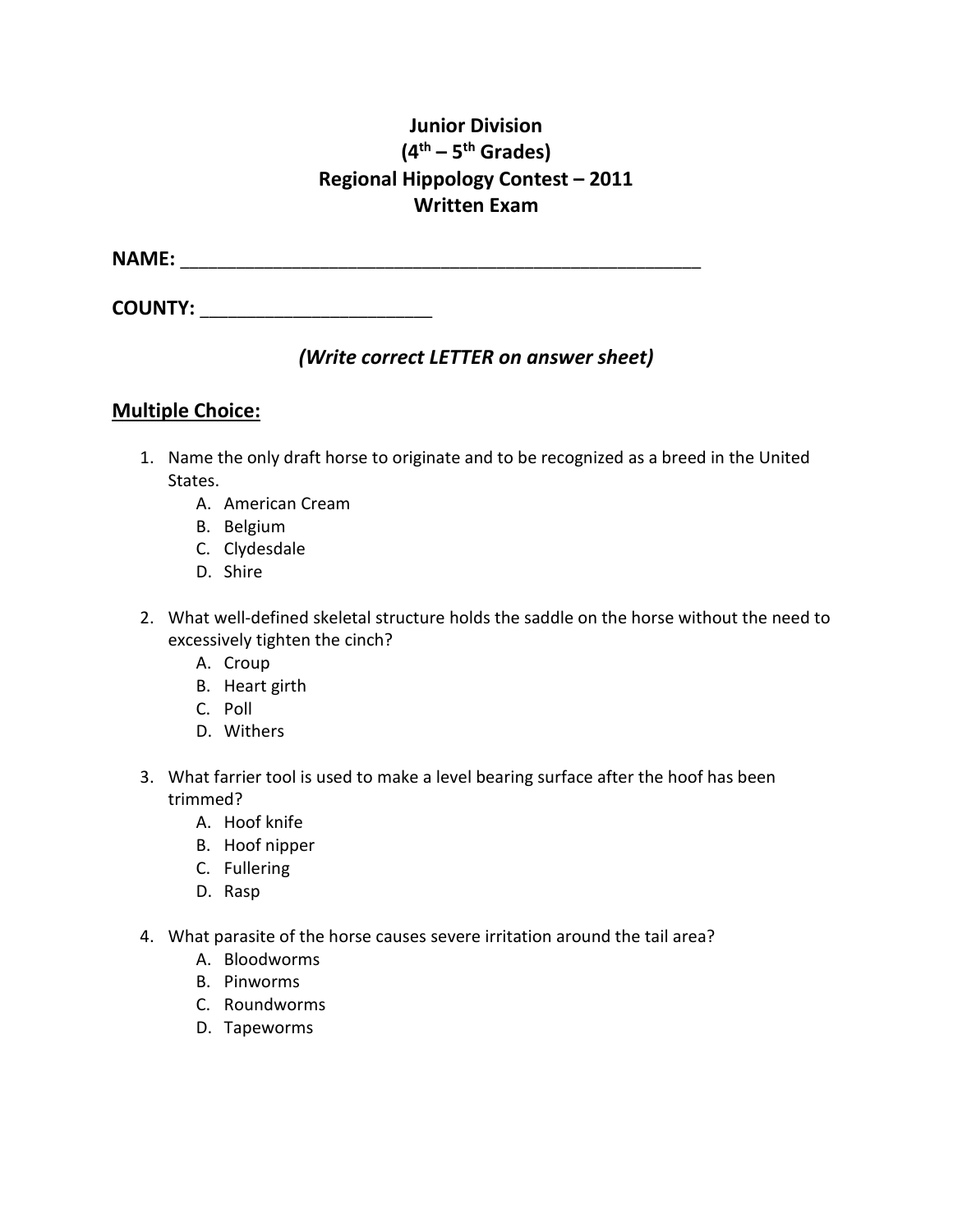- 5. What part of the Western saddle sits in front of the rider's thighs and holds the saddle horn?
	- A. Cantle
	- B. Fender
	- C. Pommel
	- D. Jockey
- 6. The stomach, small intestine and cecum are part of what body system in the horse?
	- A. Circulatory system
	- B. Digestive system
	- C. Nervous system
	- D. Respiratory system
- 7. A horse with a golden body color, white mane and tail and no dorsal stripe is called what color?
	- A. Bay
	- B. Buckskin
	- C. Dun
	- D. Palomino
- 8. Horses with hooves pointed outward (toes-out) is also called what?
	- A. Calf-kneed
	- B. Knock-kneed
	- C. Splay-footed
	- D. Pigeon-toed
- 9. Name the horse's most severe foot ailment.
	- A. Laminitis
	- B. Thrush
	- C. Abscess
	- D. Sole bruise
- 10. How many incisors do horses have in their upper jaw?
	- A. 4
	- B. 6
	- C. 8
	- D. 12
- 11. What type of bit does not apply pressure to a horse's mouth?
	- A. Curb
	- B. Hackamore
	- C. Happy mouth
	- D. Snaffle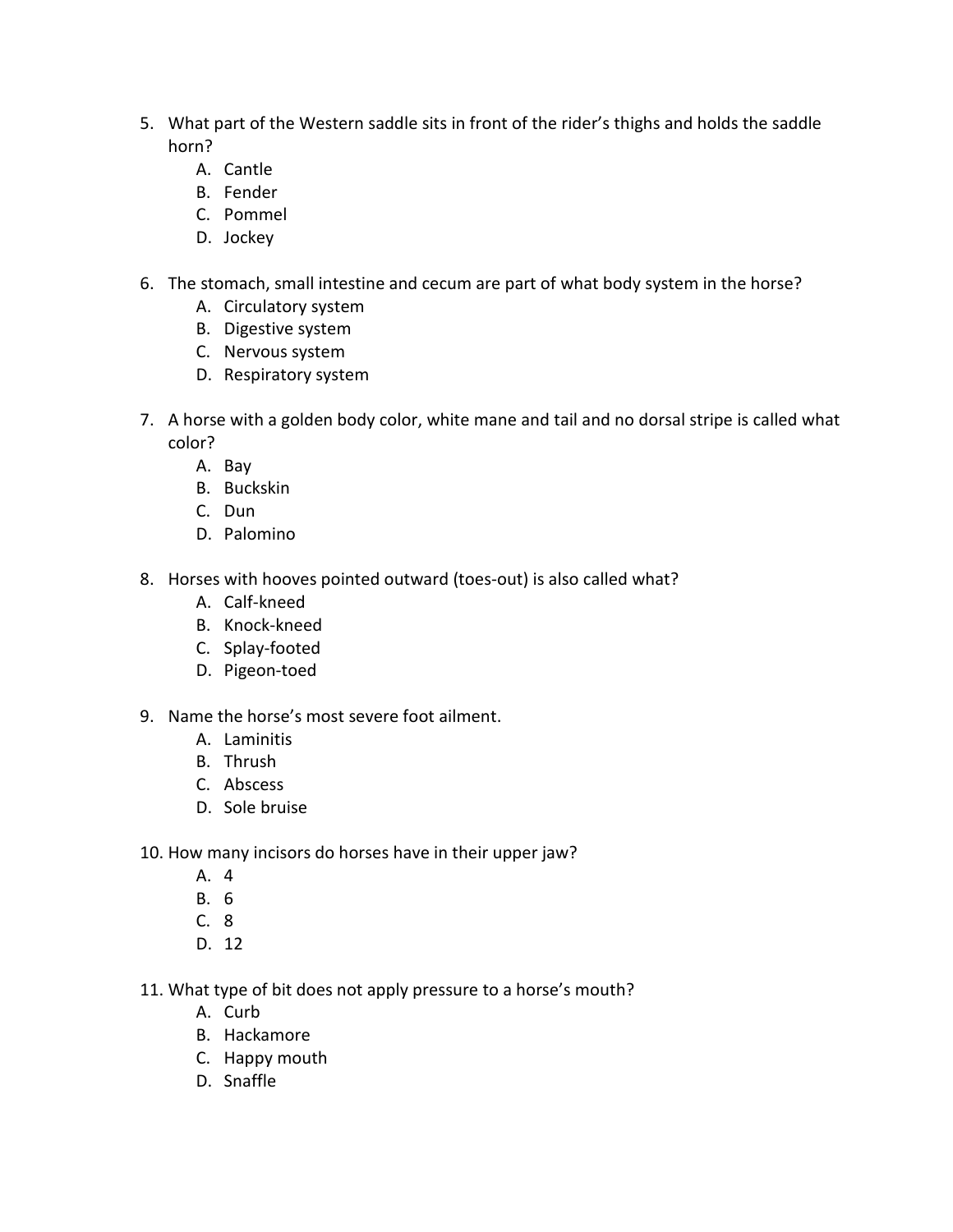- 12. What is the main site for nutrient absorption in the horse?
	- A. Small intestine
	- B. Large colon
	- C. Small colon
	- D. Stomach
- 13. What is the color marking that extends from the coronary band of the hoof and stops just above the ankle?
	- A. Coronet
	- B. Pastern
	- C. Sock
	- D. Stocking
- 14. When viewed from the rear, horses that are in at the hock and out at the toe have what conformational fault?
	- A. Camped-out
	- B. Camped-under
	- C. Cow-hocked
	- D. Sickle-hocked
- 15. What is the name for the first nail hole on a horse shoe?
	- A. Heel nail hole
	- B. Quarter nail hole
	- C. Toe nail hole
	- D. None of the above
- 16. Abdominal pain is the simple definition of what condition in horses?
	- A. Colic
	- B. Laminitis
	- C. Strangles
	- D. Navicular disease
- 17. What part of the headstall crosses the top of the horse's head, just behind the ears?
	- A. Cheek piece
	- B. Crown piece
	- C. Brow band
	- D. Throatlatch
- 18. What cereal grain has been the preferred grain of horsemen for many years?
	- A. Corn
	- B. Barley
	- C. Oats
	- D. Sweet feed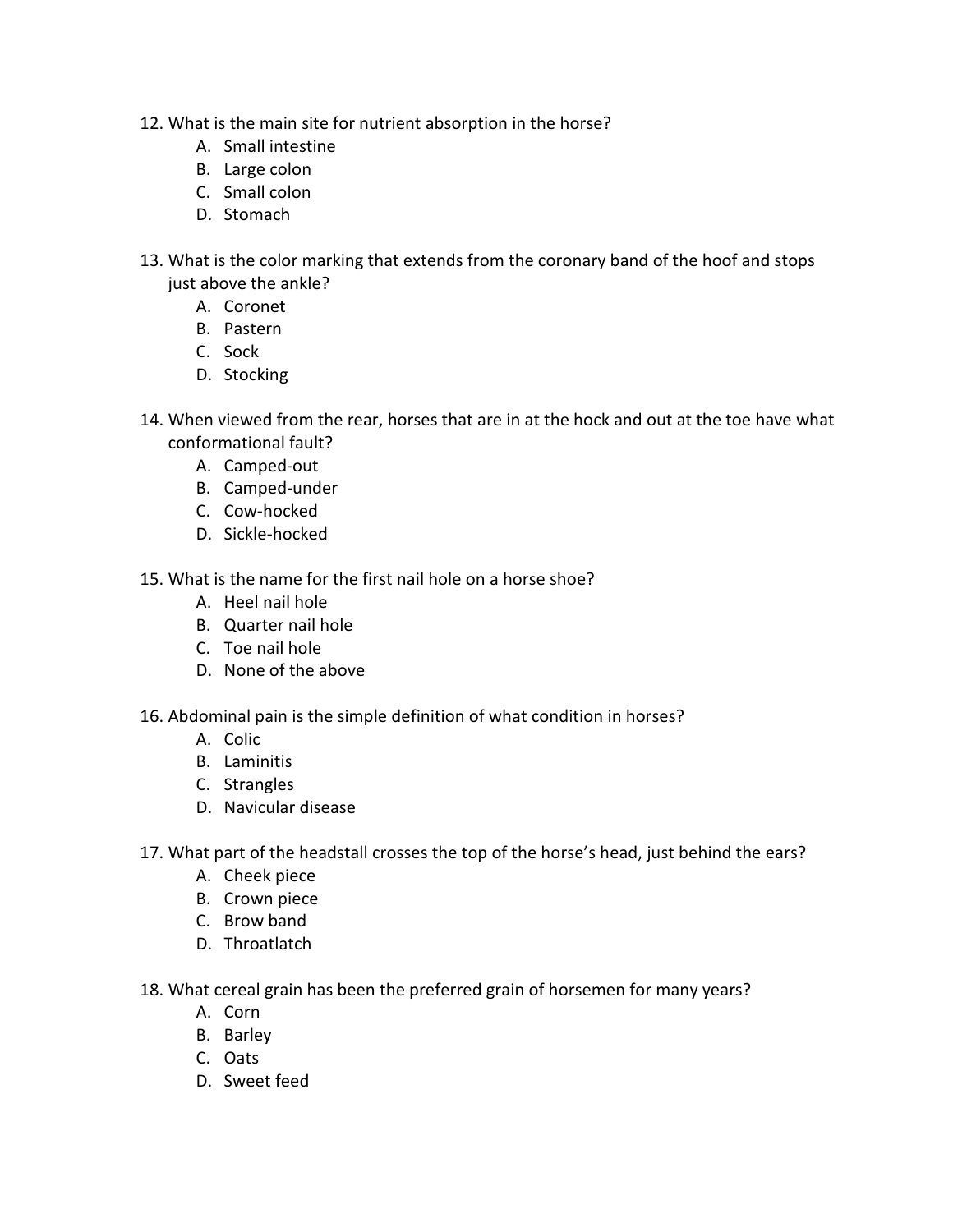- 19. A small amount of white hair located on the horse's muzzle is known as a what?
	- A. Star
	- B. Stripe
	- C. Snip
	- D. Race

20. The very top of the horse's head is called the what?

- A. Crown
- B. Poll Tip
- C. Crest
- 21. What structure in the hoof supports the primary weight of the horse?
	- A. Frog
	- B. Sole
	- C. Hoof wall
	- D. Coronary band
- 22. What type of vaccination should be administered to a horse that has a new puncture wound?
	- A. Tetanus
	- B. Equine Infectious Anemia
	- C. West Nile Virus
	- D. Equine Influenza
- 23. Which of the following forages is NOT a cool-season grass?
	- A. Timothy
	- B. Orchardgrass
	- C. Tall fescue
	- D. Bermudagrass
- 24. A young female horse under three years of age would be known as a what?
	- A. Mare
	- B. Filly
	- C. Gelding
	- D. Stallion
- 25. What is the most common infectious respiratory disease in horses?
	- A. Rabies
	- B. Equine Infectious Anemia
	- C. Strangles
	- D. Influenza